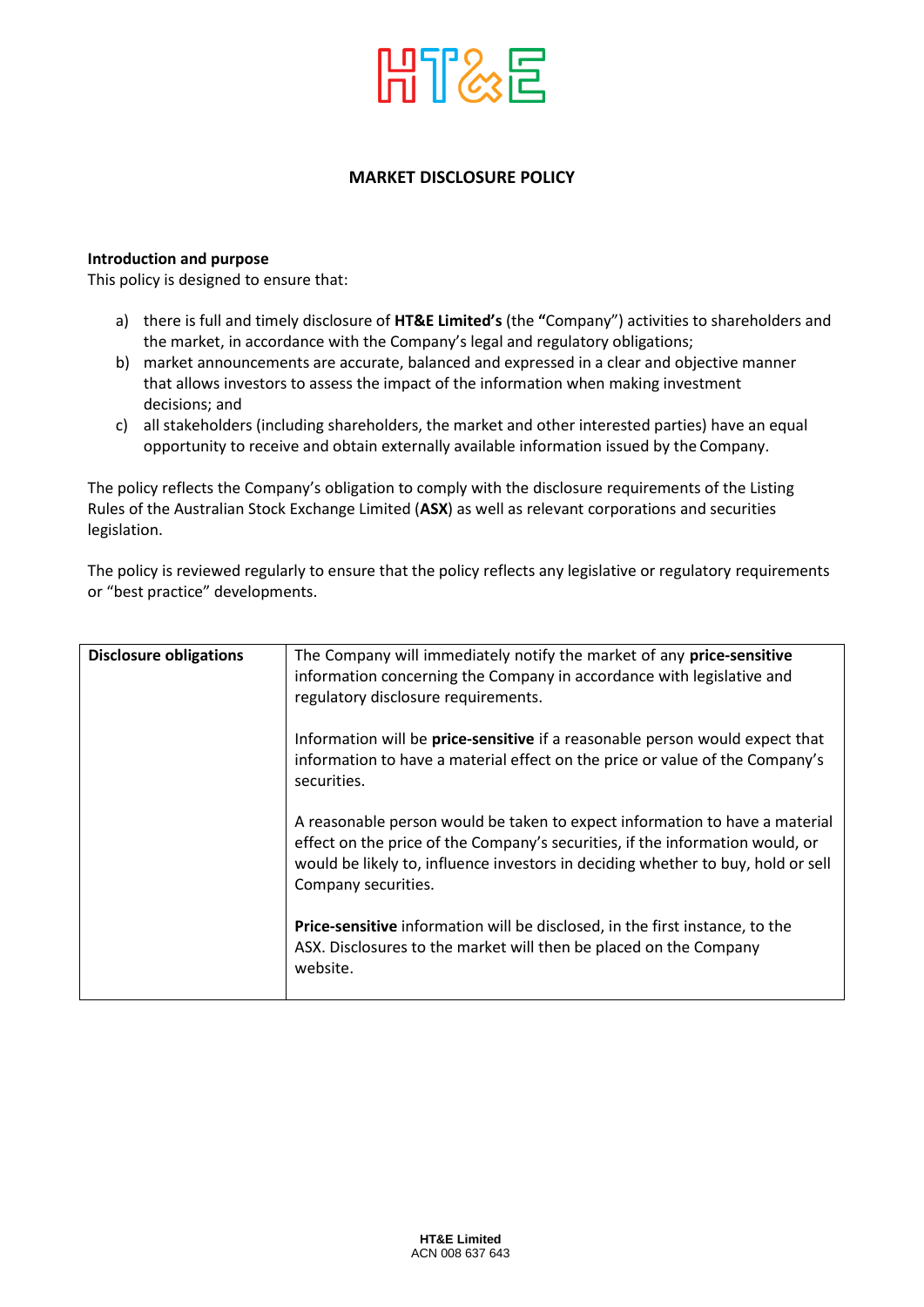

| <b>Exceptions to the</b>    | In accordance with applicable listing rule requirements, the Company is not  |
|-----------------------------|------------------------------------------------------------------------------|
|                             |                                                                              |
| disclosure obligations      | required to disclose price-sensitive information concerning the Company      |
|                             | while each of the following is satisfied in relation to the information:     |
|                             | a) one or more of the following applies:                                     |
|                             | it would be a breach of a law to disclose the information;<br>i.             |
|                             | ii.<br>the information concerns an incomplete proposal or                    |
|                             | negotiation;                                                                 |
|                             | the information comprises matters of supposition or is<br>iii.               |
|                             | insufficiently definite to warrant disclosure;                               |
|                             |                                                                              |
|                             | the information is generated for the internal management<br>iv.              |
|                             | purposes of the Company; or                                                  |
|                             | the information is a trade secret; and<br>v.                                 |
|                             | the information is confidential and the ASX has not formed the view<br>b)    |
|                             | that the information has ceased to be confidential; and                      |
|                             | a reasonable person would not expect the information to be disclosed.<br>c)  |
|                             |                                                                              |
| <b>Market speculation</b>   | The policy provides that, in general, the Company will not respond to market |
|                             | speculation and rumours unless required to do so by law or by a listing rule |
|                             | of the ASX.                                                                  |
| <b>Responsibilities and</b> | The Company has designated the Chief Executive Officer, the Chief Financial  |
| procedures                  | Officer, and the Company Secretary as "Disclosure Officers".                 |
|                             |                                                                              |
|                             | If a Disclosure Officer becomes aware of information that may be price       |
|                             |                                                                              |
|                             | sensitive information, the Disclosure Officer must:                          |
|                             |                                                                              |
|                             | determine if the Company's continuous disclosure obligations require<br>a)   |
|                             | the information to be released to the ASX;                                   |
|                             | if disclosure is required, Disclosure Officers have responsibility for<br>b) |
|                             | reviewing proposed disclosures and making decisions (in consultation         |
|                             | with the Board of Directors) in relation to what information can or          |
|                             | should be disclosed to the market (Market Announcement) and                  |
|                             | either:                                                                      |
|                             | i.<br>approve the Market Announcement for release to the market;             |
|                             | or                                                                           |
|                             | ii.<br>seek approval from the Board to release the Market                    |
|                             | Announcement (including for price sensitive or significant                   |
|                             | matters); and                                                                |
|                             | if necessary, determine whether a trading halt should be requested.<br>C)    |
|                             |                                                                              |
|                             | If the Disclosure Officers or Board determine that information is price      |
|                             | sensitive (and no exception applies), the Company Secretary must disclose    |
|                             | the Market Announcement to the ASX promptly and without delay.               |
|                             |                                                                              |
|                             | The Company Secretary (or an authorised representative of the Company        |
|                             | Secretary) is the only person within the Company who may make ASX            |
|                             |                                                                              |
|                             | disclosures or communicate with the ASX (or any other stock exchange) on     |
|                             | behalf of the Company.                                                       |
|                             |                                                                              |
|                             | All the Company's employees are required to immediately inform a             |
|                             | Disclosure Officer of any potentially price-sensitive information concerning |
|                             | the Company as soon as they become aware of it. Employees may speak to       |
|                             | their supervisor or a Disclosure Officer if they are in doubt as to whether  |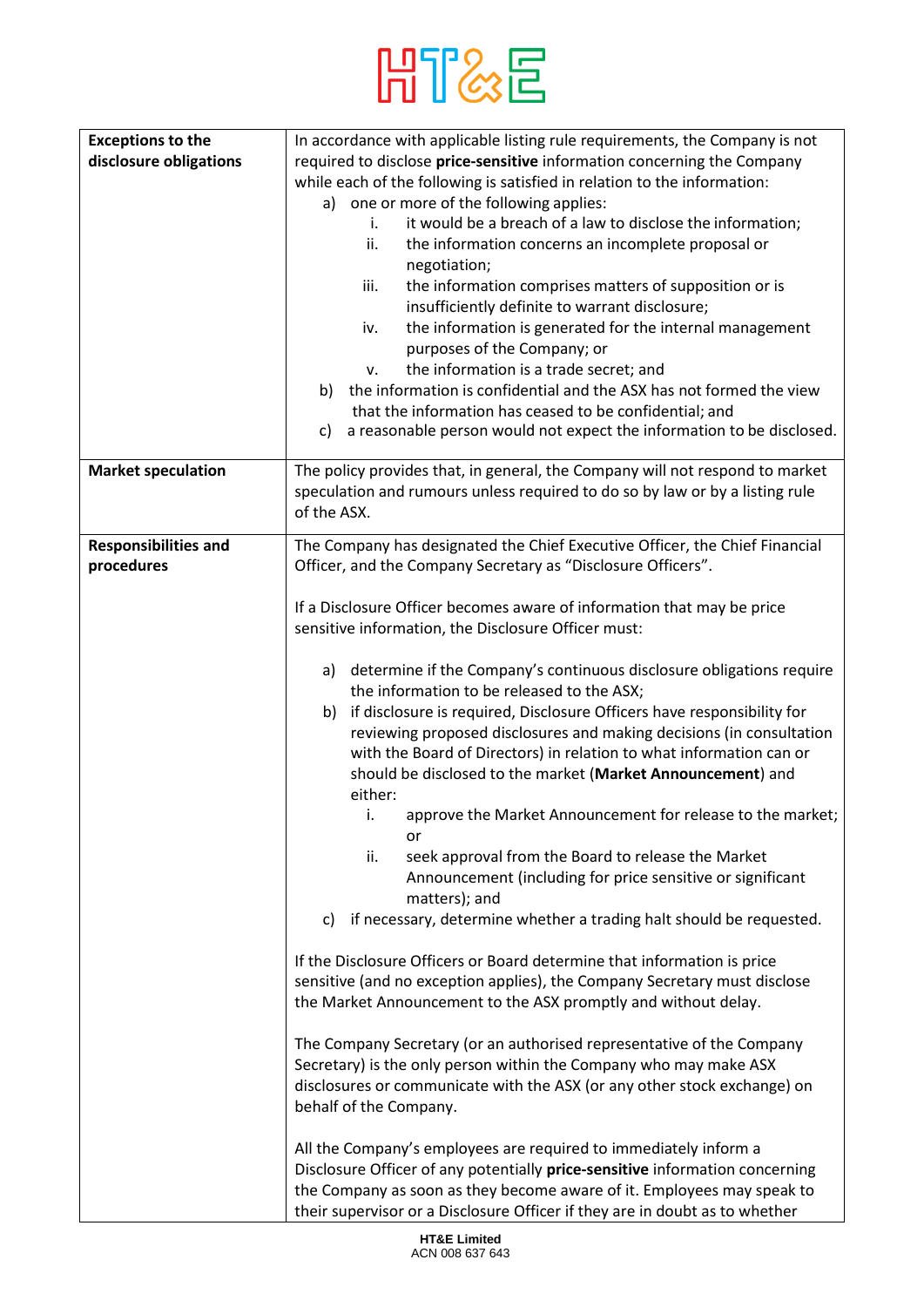

|                                             | information is potentially price-sensitive.                                                                                                                                                                                                                                                                                                                             |
|---------------------------------------------|-------------------------------------------------------------------------------------------------------------------------------------------------------------------------------------------------------------------------------------------------------------------------------------------------------------------------------------------------------------------------|
|                                             | All the Company's employees are to safeguard the confidentiality of<br>corporate information to avoid premature disclosure.                                                                                                                                                                                                                                             |
|                                             | The Board will be promptly provided with a copy of all material market<br>announcements.                                                                                                                                                                                                                                                                                |
| <b>External communications</b>              | Under the policy, only those Company employees who have been authorised<br>by the Chief Executive Officer or the Board of Directors can speak on behalf<br>of the Company to the media, analysts and investors.                                                                                                                                                         |
|                                             | The Company will not disclose price-sensitive information to any investor or<br>analyst before formally disclosing the information to the market.                                                                                                                                                                                                                       |
|                                             | Where possible the Company will arrange for advance notification of<br>significant briefings (including but not limited to, results announcements) and<br>make them widely accessible, including through the use of web-casting or any<br>other mass communication mechanism as may be practical.                                                                       |
|                                             | When a new and substantive investor or analyst presentation is to be given, a<br>copy of the presentation materials will be released on the ASX Market<br>Announcements Platform ahead of the presentation.                                                                                                                                                             |
|                                             | Any comments in relation to an analyst report or financial projections or<br>responses to shareholder questions are to be limited to correcting errors in<br>factual information and underlying assumptions on which the report or<br>projections are based and only publicly available information or information<br>which is not price sensitive may be communicated. |
|                                             | If a Company employee becomes aware that any price sensitive information<br>has been leaked or inadvertently disclosed (including at any open or one-on-<br>one briefing), the Disclosure Officers must be informed immediately.                                                                                                                                        |
|                                             | Shareholders are encouraged to attend general meetings either in person or<br>by proxy or corporate representative (if applicable). For shareholders who<br>wish to attend by proxy, to the extent considered practicable, the Company<br>provides for the electronic lodgement of proxy forms.                                                                         |
| <b>Communication in blackout</b><br>periods | Between the end of each reporting period (30 June and 31 December) and<br>the announcement of financial results, the Company will impose a blackout<br>period (consistent with the Securities Trading Policy and Guidelines' Closed<br>Period) during which the Company will not hold any open or one-on-one<br>briefings.                                              |
|                                             | Any proposal to deviate from this must be approved in advance by the Chief<br>Executive Officer or Chief Financial Officer and, if any briefings or meetings<br>are held during a blackout period, there must be no discussion or provision<br>of any financial information or other performance or price sensitive<br>information.                                     |